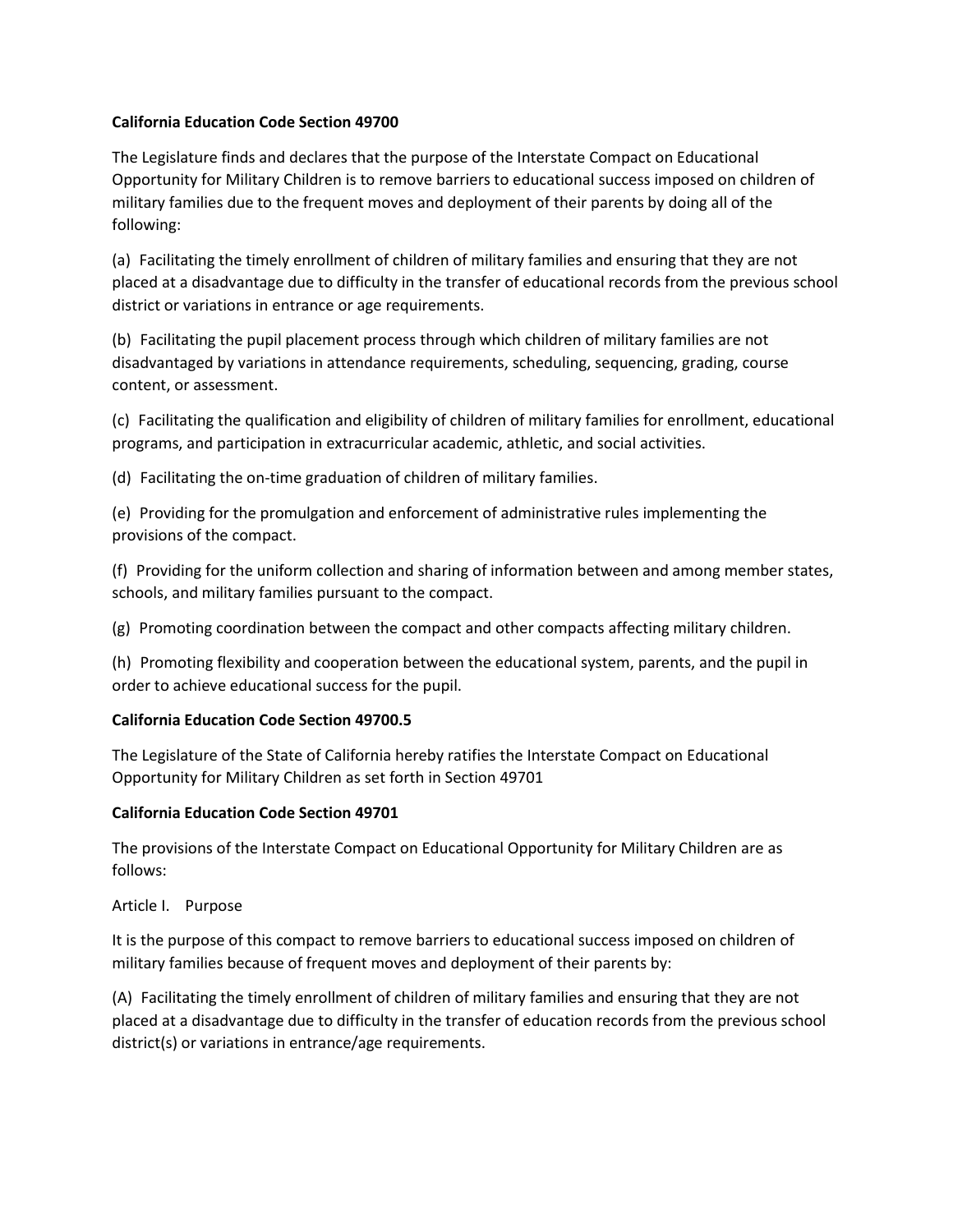(B) Facilitating the student placement process through which children of military families are not disadvantaged by variations in attendance requirements, scheduling, sequencing, grading, course content, or assessment.

(C) Facilitating the qualification and eligibility for enrollment, educational programs, and participation in extracurricular academic, athletic, and social activities.

(D) Facilitating the on-time graduation of children of military families.

(E) Providing for the promulgation and enforcement of administrative rules implementing the provisions of this compact.

(F) Providing for the uniform collection and sharing of information between and among member states, schools, and military families under this compact.

(G) Promoting coordination between this compact and other compacts affecting military children.

(H) Promoting flexibility and cooperation between the educational system, parents and the student in order to achieve educational success for the student.

Article II. Definitions

As used in this compact, unless the context clearly requires a different construction:

(A) "Active duty" means:  full-time duty status in the active uniformed service of the United States, including members of the National Guard and Reserve on active duty orders pursuant to 10 U.S.C. Sections 1209 and 1211.

(B) "Children of military families" means:  a school-aged child or children, enrolled in Kindergarten through Twelfth (12th) grade, in the household of an active duty member.

(C) "Compact commissioner" means:  the voting representative of each compacting state appointed pursuant to Article VIII of this compact.

(D) "Deployment" means:  the period one (1) month prior to the service members' departure from their home station on military orders though six (6) months after return to their home station.

(E) "Educational records" means:  those official records, files, and data directly related to a student and maintained by the school or local education agency, including, but not limited to, records encompassing all the material kept in the student's cumulative folder such as general identifying data, records of attendance and of academic work completed, records of achievement and results of evaluative tests, health data, disciplinary status, test protocols, and individualized education programs.

(F) "Extracurricular activities" means:  a voluntary activity sponsored by the school or local education agency or an organization sanctioned by the local education agency. Extracurricular activities include, but are not limited to, preparation for and involvement in public performances, contests, athletic competitions, demonstrations, displays, and club activities.

(G) "Interstate Commission on Educational Opportunity for Military Children" means:  the commission that is created under Article IX of this compact, which is generally referred to as Interstate Commission.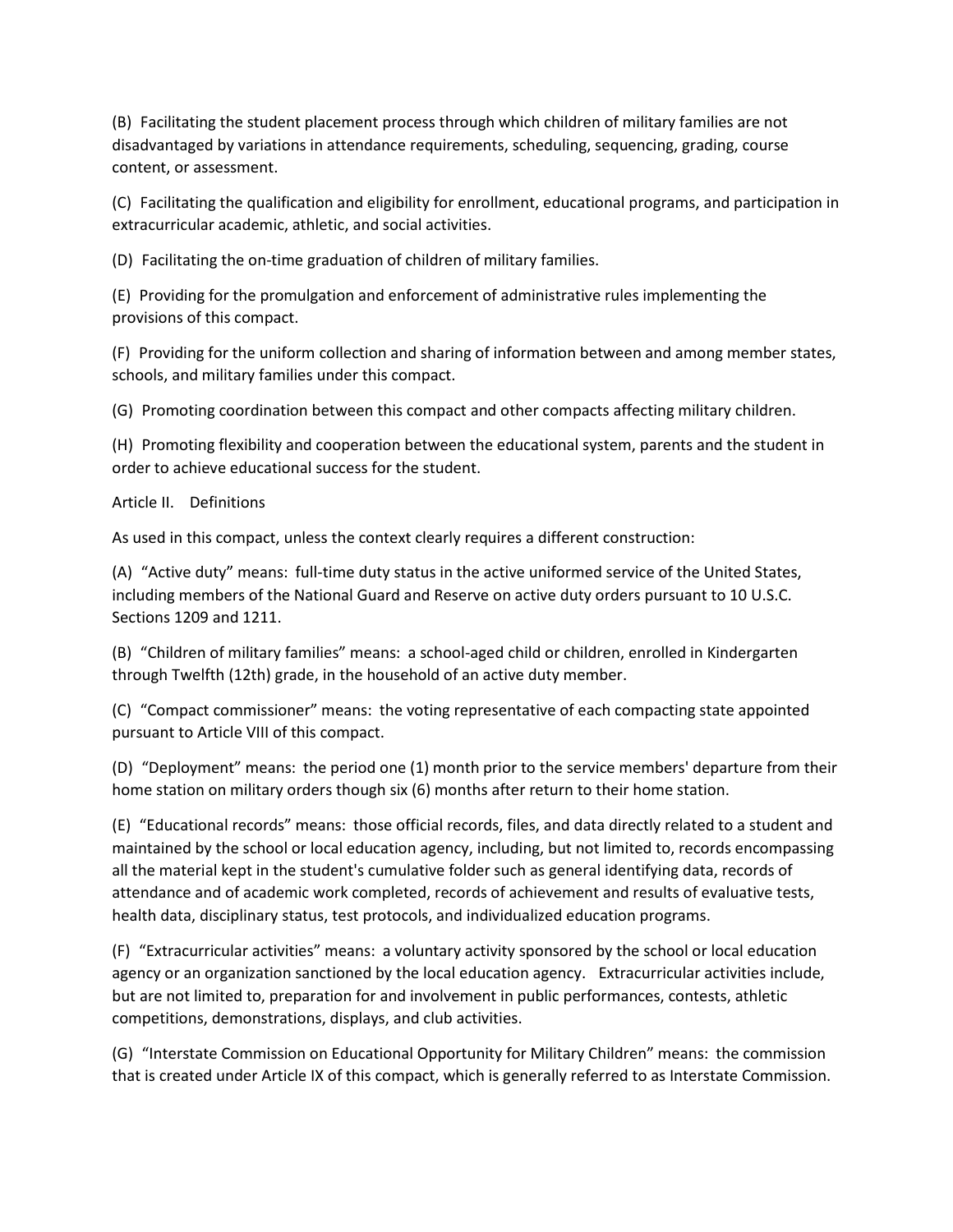(H) "Local education agency" means:  a public authority legally constituted by the state as an administrative agency to provide control of and direction for Kindergarten through Twelfth (12th) grade public educational institutions.

(I) "Member state" means:  a state that has enacted this compact.

(J) "Military installation" means:  a base, camp, post, station, yard, center, homeport facility for any ship, or other activity under the jurisdiction of the Department of Defense, including any leased facility, which is located within any of the several states, the District of Columbia, the Commonwealth of Puerto Rico, the U.S. Virgin Islands, Guam, American Samoa, the Northern Marianas Islands, and any other U.S. Territory. Such term does not include any facility used primarily for civil works, rivers and harbors projects, or flood control projects.

(K) "Non-member state" means:  a state that has not enacted this compact.

(L) "Receiving state" means:  the state to which a child of a military family is sent, brought, or caused to be sent or brought.

(M) "Rule" means:  a written statement by the Interstate Commission promulgated pursuant to Article XII of this compact that is of general applicability, implements, interprets, or prescribes a policy or provision of the Compact, or an organizational, procedural, or practice requirement of the Interstate Commission, and has the force and effect of statutory law in a member state, and includes the amendment, repeal, or suspension of an existing rule.

(N) "Sending state" means:  the state from which a child of a military family is sent, brought, or caused to be sent or brought.

(O) "State" means:  a state of the United States, the District of Columbia, the Commonwealth of Puerto Rico, the U.S. Virgin Islands, Guam, American Samoa, the Northern Marianas Islands, and any other U.S. Territory.

(P) "Student" means:  the child of a military family for whom the local education agency receives public funding and who is formally enrolled in Kindergarten through Twelfth (12th) grade.

(Q) "Transition" means:  1) the formal and physical process of transferring from school to school or 2) the period of time in which a student moves from one school in the sending state to another school in the receiving state.

(R) "Uniformed service(s)" means:  the U.S. Army, Navy, Air Force, Marine Corps, or Coast Guard, as well as the Commissioned Corps of the National Oceanic and Atmospheric Administration and the U.S. Public Health Services.

(S) "Veteran" means:  a person who served in the uniformed services and who was discharged or released therefrom under conditions other than dishonorable.

Article III. Applicability

(A) Except as otherwise provided in Section B, this compact shall apply to the children of: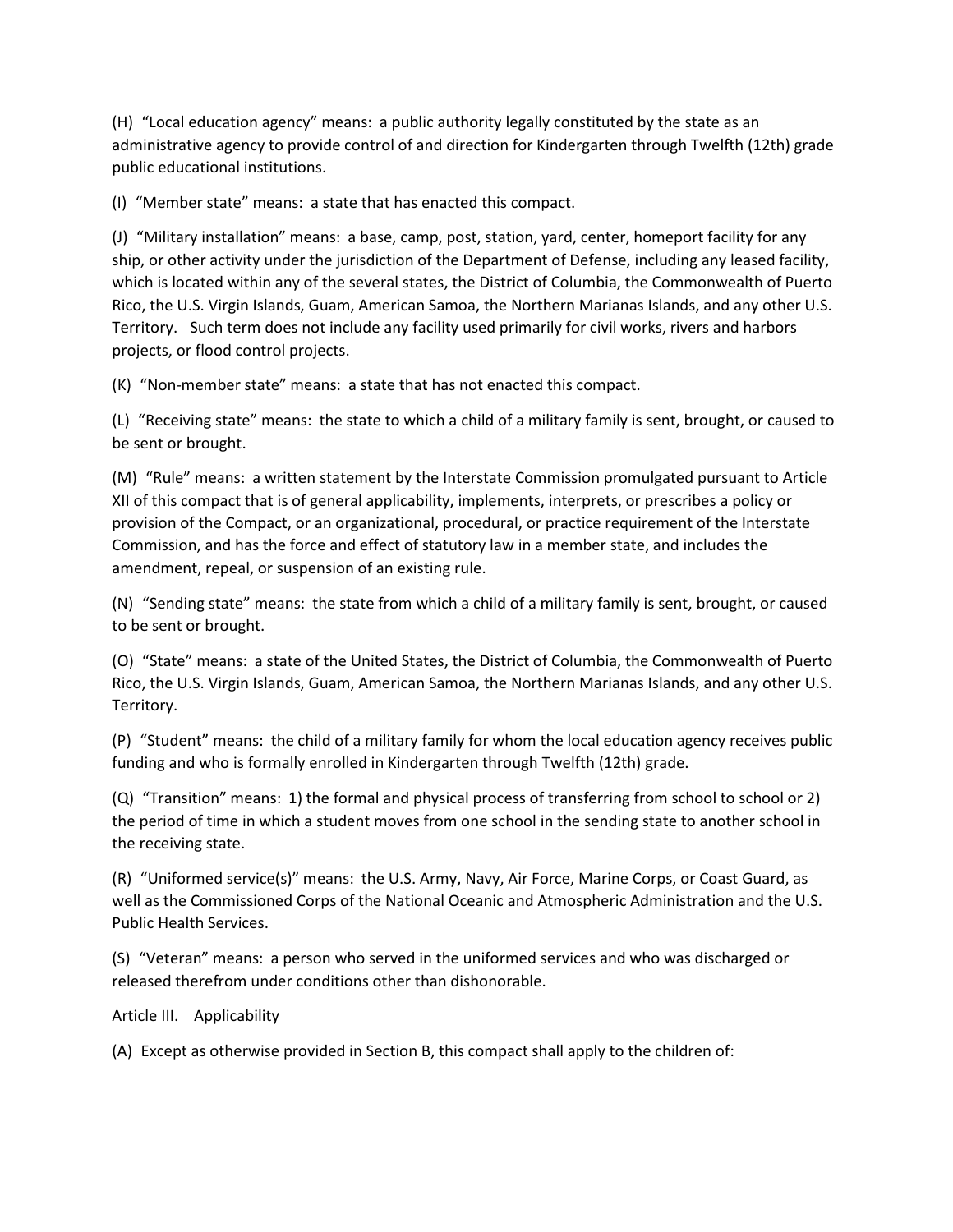(1) Active duty members of the uniformed services as defined in this compact, including members of the National Guard and Military Reserve on active duty orders pursuant to 10 U.S.C. Sections 1209 and 1211;

(2) Members or veterans of the uniformed services who are severely injured and medically discharged or retired for a period of one (1) year after medical discharge or retirement;  and

(3) Members of the uniformed services who die on active duty or as a result of injuries sustained on active duty for a period of one (1) year after death.

(B) The provisions of this interstate compact shall only apply to local education agencies as defined in this compact.

(C) The provisions of this compact shall not apply to the children of:

(1) Inactive members of the National Guard and Military Reserve;

(2) Members of the uniformed services now retired, except as provided in Section A;

(3) Veterans of the uniformed services, except as provided in Section A; and

(4) Other U.S. Dept. of Defense personnel and other federal agency civilian and contract employees not defined as active duty members of the uniformed services.

Article IV. Educational Records and Enrollment

(A) Unofficial or "hand-carried" education records--In the event that official education records cannot be released to the parents for the purpose of transfer, the custodian of the records in the sending state shall prepare and furnish to the parent a complete set of unofficial educational records containing uniform information as determined by the Interstate Commission to the extent feasible. Upon receipt of the unofficial education records by a school in the receiving state, the school shall enroll and appropriately place the student based on the information provided in the unofficial records pending validation by the official records, as quickly as possible.

(B) Official education records/transcripts--Simultaneous with the enrollment and conditional placement of the student, the school in the receiving state shall request the student's official education record from the school in the sending state. Upon receipt of this request, the school in the sending state will process and furnish the official education records to the school in the receiving state within ten (10) days or within such time as is reasonably determined under the rules promulgated by the Interstate Commission to the extent practicable in each case.

(C) Immunizations--Compacting states shall give thirty (30) days from the date of enrollment or within such time as is reasonably determined under the rules promulgated by the Interstate Commission, for students to obtain any immunization(s) required by the receiving state. For a series of immunizations, initial vaccinations must be obtained within thirty (30) days or within such time as is reasonably determined under the rules promulgated by the Interstate Commission.

(D) Kindergarten and First (1st) grade entrance age--Students shall be allowed to continue their enrollment at grade level in the receiving state commensurate with their grade level (including Kindergarten) from a local education agency in the sending state at the time of transition, regardless of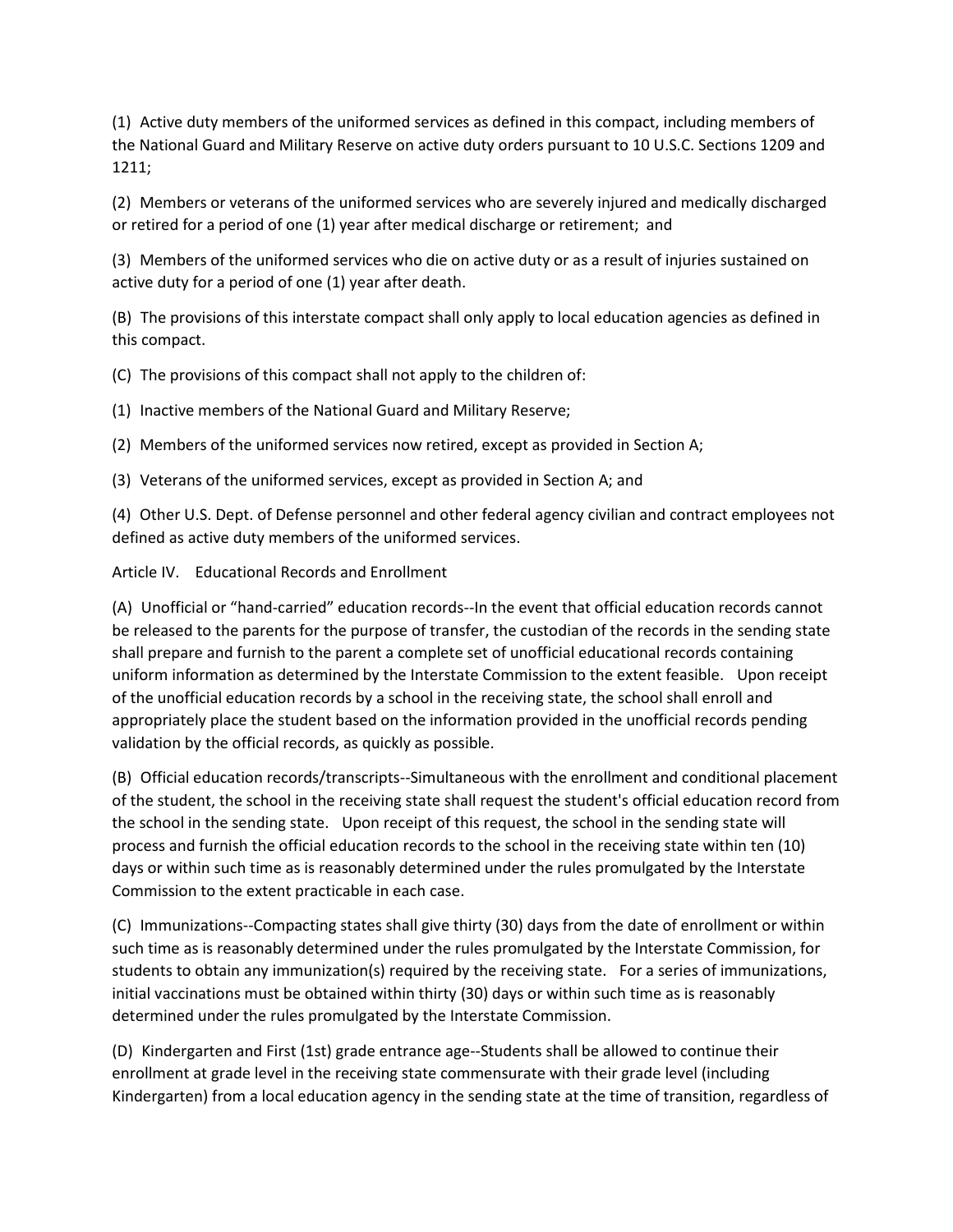age. A student that has satisfactorily completed the prerequisite grade level in the local education agency in the sending state shall be eligible for enrollment in the next highest grade level in the receiving state, regardless of age. A student transferring after the start of the school year in the receiving state shall enter the school in the receiving state on his or her validated level from an accredited school in the sending state.

### Article V. Placement and Attendance

(A) Course placement--When the student transfers before or during the school year, the receiving state school shall initially honor placement of the student in educational courses based on the student's enrollment in the sending state school and/or educational assessments conducted at the school in the sending state if the courses are offered and there is space available, as determined by the school district. Course placement includes, but is not limited to, Honors, International Baccalaureate, Advanced Placement, vocational, technical and career pathways courses. Continuing the student's academic program from the previous school and promoting placement in academically and career challenging courses should be paramount when considering placement. This does not preclude the school in the receiving state from performing subsequent evaluations to ensure appropriate placement and continued enrollment of the student in the course(s).

(B) Educational program placement--The receiving state school shall initially honor placement of the student in educational programs based on current educational assessments conducted at the school in the sending state or participation/placement in like programs in the sending state, provided that the program exists in the school and there is space available, as determined by the school district. Such programs include, but are not limited to:  1) gifted and talented programs;  and 2) English as a second language (ESL). This does not preclude the school in the receiving state from performing subsequent evaluations to ensure appropriate placement of the student.

(C) Special education services--1) In compliance with the federal requirements of the Individuals with Disabilities Education Act (IDEA), 20 U. S.C.A. Section 1400 et seq., the receiving state shall initially provide comparable services to a student with disabilities based on his/her current Individualized Education Program (IEP);  and 2) In compliance with the requirements of Section 504 of the Rehabilitation Act, 29 U.S.C.A. Section 794, and with Title II of the Americans with Disabilities Act, 42 U.S.C.A. Sections 12131-12165, the receiving state shall make reasonable accommodations and modifications to address the needs of incoming students with disabilities, subject to an existing Section 504 or Title II Plan, to provide the student with equal access to education. This does not preclude the school in the receiving state from performing subsequent evaluations to ensure appropriate placement of the student.

(D) Placement flexibility--Local education agency administrative officials shall have flexibility in waiving course/program prerequisites, or other preconditions for placement in courses/programs offered under the jurisdiction of the local education agency.

(E) Absence as related to deployment activities--A student whose parent or legal guardian is an active duty member of the uniformed services, as defined by the compact, and has been called to duty for, is on leave from, or immediately returned from deployment to a combat zone or combat support posting, shall be granted additional excused absences at the discretion of the local education agency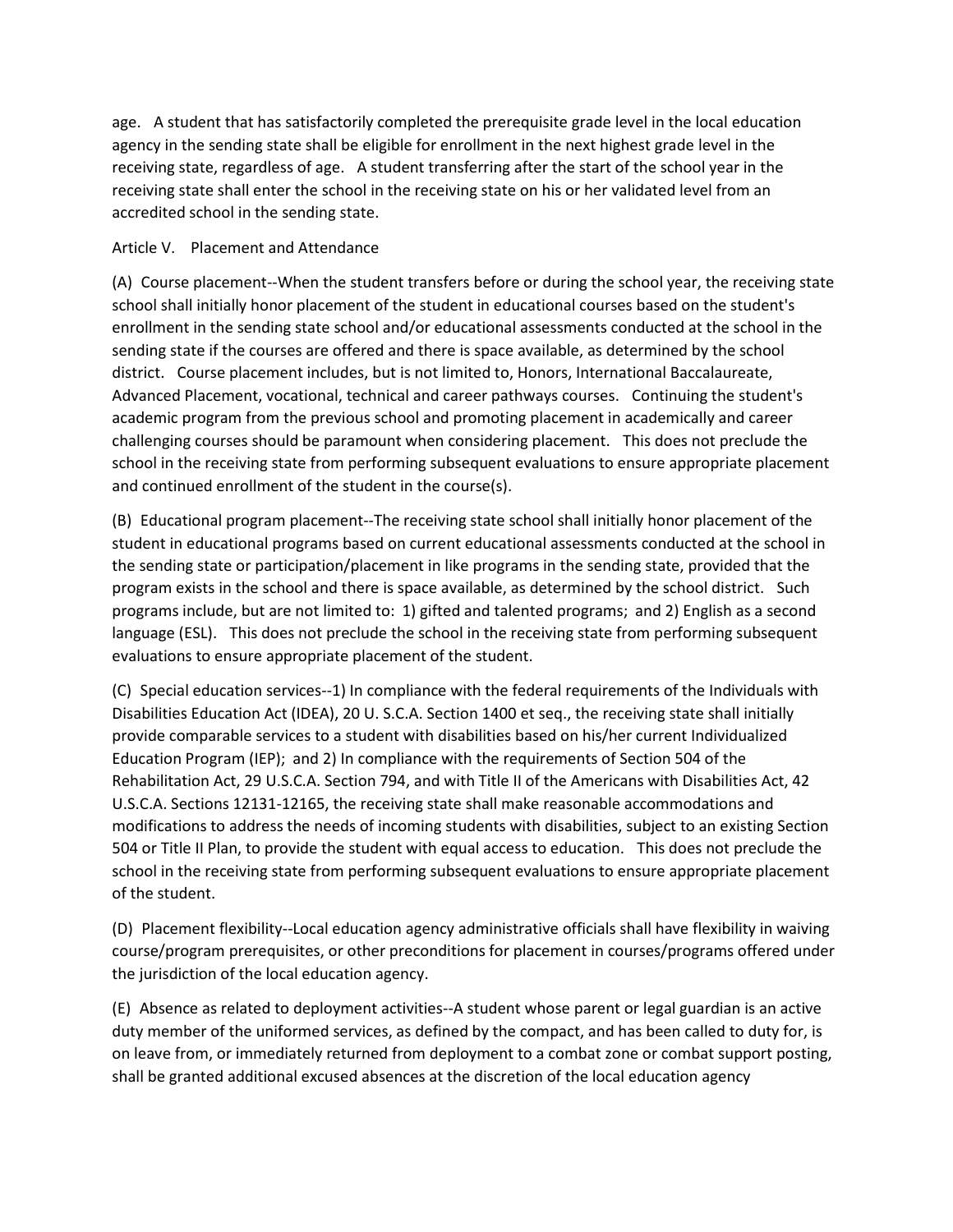superintendent to visit with his or her parent or legal guardian relative to such leave or deployment of the parent or guardian.

Article VI. Eligibility

(A) Eligibility for enrollment

(1) Special power of attorney, relative to the guardianship of a child of a military family and executed under applicable law, shall be sufficient for the purposes of enrollment and all other actions requiring parental participation and consent.

(2) A local education agency shall be prohibited from charging local tuition to a transitioning military child placed in the care of a noncustodial parent or other person standing in loco parentis who lives in a jurisdiction other than that of the custodial parent.

(3) A transitioning military child, placed in the care of a noncustodial parent or other person standing in loco parentis, who lives in a jurisdiction other than that of the custodial parent, may continue to attend the school in which he/she was enrolled while residing with the custodial parent.

(B) Eligibility for extracurricular participation--State and local education agencies shall facilitate the opportunity for transitioning military children's inclusion in extracurricular activities, regardless of application deadlines, to the extent they are otherwise qualified and space is available, as determined by the school district.

### Article VII. Graduation

In order to facilitate the on-time graduation of children of military families, states and local education agencies shall incorporate the following procedures:

(A) Waiver requirements--Local education agency administrative officials shall use best efforts to waive specific courses required for graduation if similar coursework has been satisfactorily completed in another local education agency or shall provide reasonable justification for denial. Should a waiver not be granted to a student who would qualify to graduate from the sending school, the local education agency shall use best efforts to provide an alternative means of acquiring required coursework so that graduation may occur on time.

(B) Exit exams--States shall accept:  1) exit or end-of-course exams required for graduation from the sending state;  or 2) national norm- referenced achievement tests;  or 3) alternative testing, in lieu of testing requirements for graduation in the receiving state;  or 4) in California, the passage of the exit examination adopted pursuant to Section 60850 is required for the student to graduate if the diploma is to be issued by a California public school, as long as it is a requirement in California. In the event the above alternatives cannot be accommodated by the receiving state for a student transferring in his or her Senior year, then the provisions of Section C of this Article shall apply.

(C) Transfers during Senior year--Should a military student transferring at the beginning or during his or her Senior year be ineligible to graduate from the receiving local education agency after all alternatives have been considered, the sending and receiving local education agencies shall make best efforts to ensure the receipt of a diploma from the sending local education agency, if the student meets the graduation requirements of the sending local education agency. In the event that one of the states in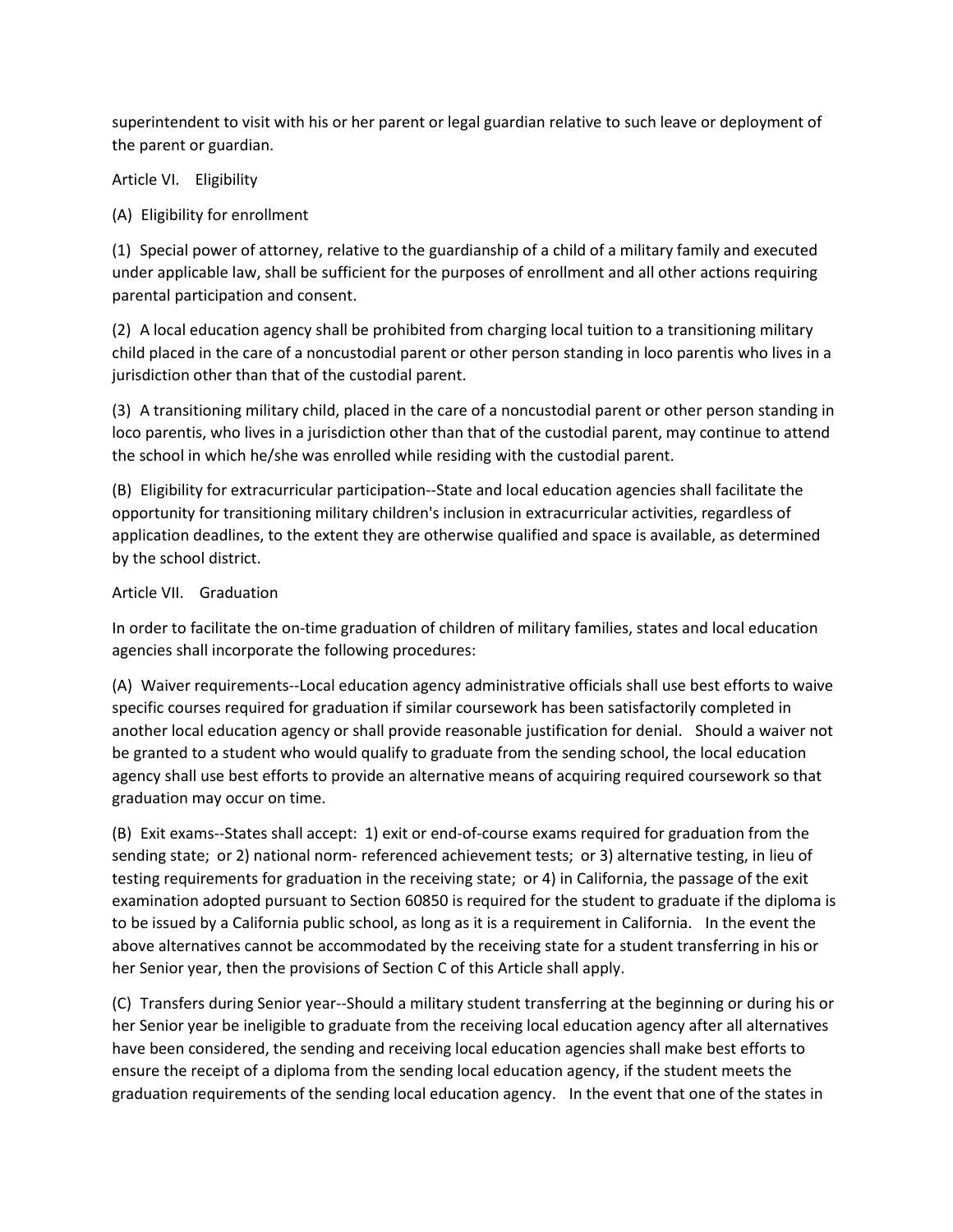question is not a member of this compact, the member state shall use best efforts to facilitate the ontime graduation of the student in accordance with Sections A and B of this Article.

### Article VIII. State Coordination

(A)(1) Each member state shall, through the creation of a State Council or use of an existing body or board, provide for the coordination among its agencies of government, local education agencies and military installations concerning the state's participation in, and compliance with, this compact and Interstate Commission activities. While each member state may determine the membership of its own State Council, its membership must include at least:  the state superintendent of education, superintendent of a school district with a high concentration of military children, representative from a military installation, one representative each from the legislative and executive branches of government, and other offices and stakeholder groups the State Council deems appropriate. A member state that does not have a school district deemed to contain a high concentration of military children may appoint a superintendent from another school district to represent local education agencies on the State Council.

(2) In California, members of the State Council shall include all of the following:

(a) The State Superintendent of Public Instruction or his or her designee.

(b) A school district superintendent or his or her designee from a school district with a high concentration of military children, selected by the State Superintendent of Public Instruction.

(c) A representative from a military installation.

(d) A member of the Senate appointed by the Senate Committee on Rules, or his or her designee, who represents a legislative district with a high concentration of military children.

(e) A member of the Assembly appointed by the Speaker of the Assembly, or his or her designee, who represents a legislative district with a high concentration of military children.

(f) The President of the State Board of Education or his or her designee.

(g) Any other persons appointed by the State Superintendent of Public Instruction.

(B) The State Council of each member state shall appoint or designate a military family education liaison to assist military families and the state in facilitating the implementation of this compact.

(C)(1) The compact commissioner responsible for the administration and management of the state's participation in the compact shall be appointed by the Governor or as otherwise determined by each member state.

(2) In California, the State Superintendent of Public Instruction shall appoint the compact commissioner.

(D) The compact commissioner and the military family education liaison designated herein shall be exofficio members of the State Council, unless either is already a full voting member of the State Council.

Article IX. Interstate Commission on Educational Opportunity for Military Children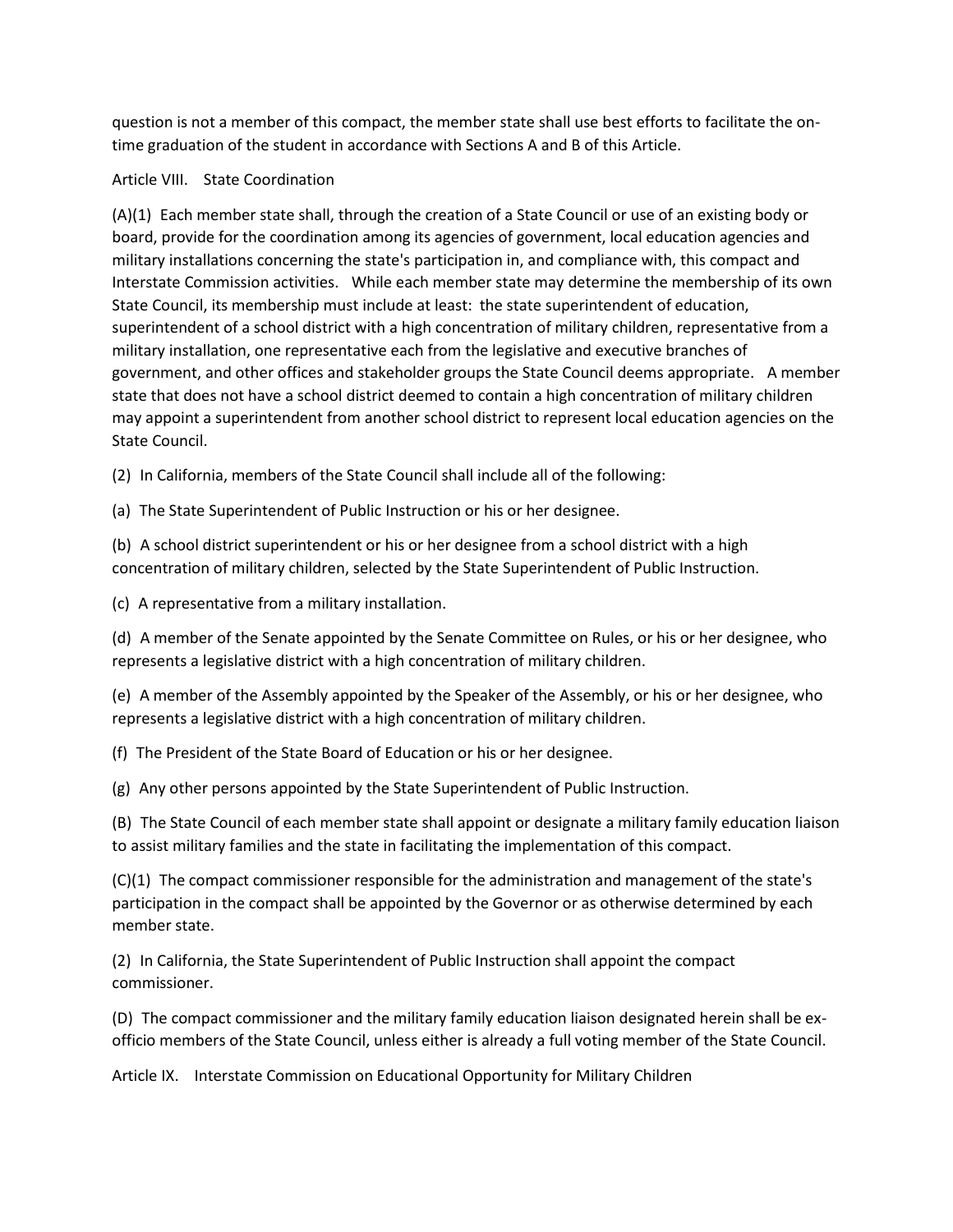The member states hereby create the "Interstate Commission on Educational Opportunity for Military Children." The activities of the Interstate Commission are the formation of public policy and are a discretionary state function. The Interstate Commission shall:

(A) Be a body corporate and joint agency of the member states and shall have all the responsibilities, powers and duties set forth herein, and such additional powers as may be conferred upon it by a subsequent concurrent action of the respective legislatures of the member states in accordance with the terms of this compact.

(B) Consist of one Interstate Commission voting representative from each member state, who shall be that state's compact commissioner.

(1) Each member state represented at a meeting of the Interstate Commission is entitled to one vote.

(2) A majority of the total member states shall constitute a quorum for the transaction of business, unless a larger quorum is required by the bylaws of the Interstate Commission.

(3) A representative shall not delegate a vote to another member state. In the event the compact commissioner is unable to attend a meeting of the Interstate Commission, the Governor or State Council may delegate voting authority to another person from their state for a specified meeting.

(4) The bylaws may provide for meetings of the Interstate Commission to be conducted by telecommunication or electronic communication.

(C) Consist of ex-officio, nonvoting representatives who are members of interested organizations. Such ex-officio members, as defined in the bylaws, may include, but not be limited to, members of the representative organizations of military family advocates, local education agency officials, parent and teacher groups, the U.S. Department of Defense, the Education Commission of the States, the Interstate Agreement on the Qualification of Educational Personnel and other interstate compacts affecting the education of children of military members.

(D) Meet at least once each calendar year. The chairperson may call additional meetings and, upon the request of a simple majority of the member states, shall call additional meetings.

(E) Establish an executive committee, whose members shall include the officers of the Interstate Commission and such other members of the Interstate Commission as determined by the bylaws. Members of the executive committee shall serve a one year term. Members of the executive committee shall be entitled to one vote each. The executive committee shall have the power to act on behalf of the Interstate Commission, with the exception of rulemaking, during periods when the Interstate Commission is not in session. The executive committee shall oversee the day-to-day activities of the administration of the compact, including enforcement and compliance with the provisions of the compact, its bylaws and rules, and other such duties as deemed necessary. The U.S. Dept. of Defense shall serve as an ex-officio, nonvoting member of the executive committee.

(F) Establish bylaws and rules that provide for conditions and procedures under which the Interstate Commission shall make its information and official records available to the public for inspection or copying. The Interstate Commission may exempt from disclosure information or official records to the extent they would adversely affect personal privacy rights or proprietary interests.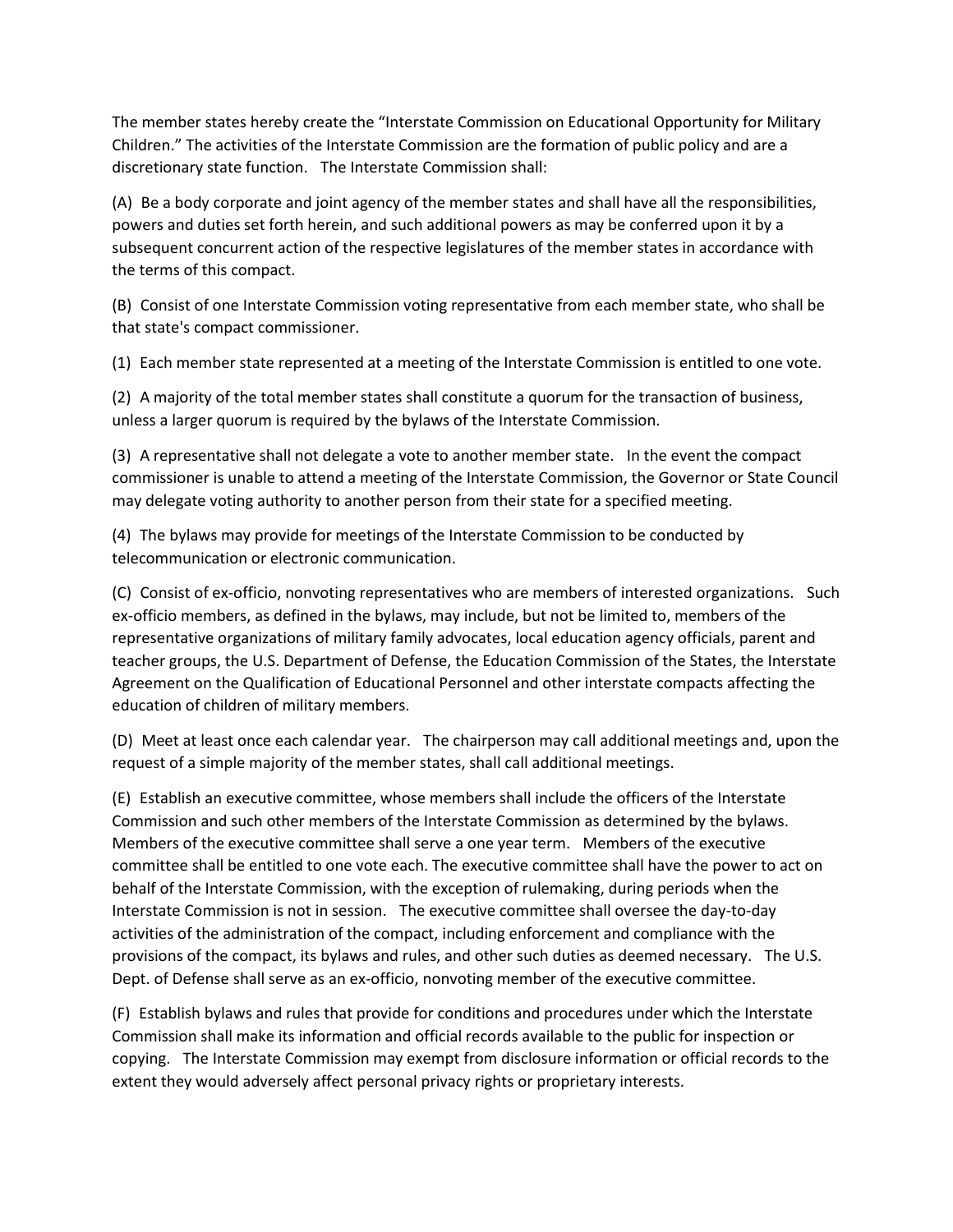(G) Public notice shall be given by the Interstate Commission of all meetings, and all meetings shall be open to the public, except as set forth in the rules or as otherwise provided in the compact. The Interstate Commission and its committees may close a meeting, or portion thereof, where it determines by two-thirds vote that an open meeting would be likely to:

(1) Relate solely to the Interstate Commission's internal personnel practices and procedures;

(2) Disclose matters specifically exempted from disclosure by federal and state statute;

(3) Disclose trade secrets or commercial or financial information which is privileged or confidential;

(4) Involve accusing a person of a crime, or formally censuring a person;

(5) Disclose information of a personal nature where disclosure would constitute a clearly unwarranted invasion of personal privacy;

(6) Disclose investigative records compiled for law enforcement purposes; or

(7) Specifically relate to the Interstate Commission's participation in a civil action or other legal proceeding.

(H) For a meeting, or portion of a meeting, closed pursuant to this provision, the Interstate Commission's legal counsel or designee shall certify that the meeting may be closed and shall reference each relevant exemptible provision. The Interstate Commission shall keep minutes which shall fully and clearly describe all matters discussed in a meeting and shall provide a full and accurate summary of actions taken, and the reasons therefor, including a description of the views expressed and the record of a roll call vote. All documents considered in connection with an action shall be identified in such minutes. All minutes and documents of a closed meeting shall remain under seal, subject to release by a majority vote of the Interstate Commission.

(I) The Interstate Commission shall collect standardized data concerning the educational transition of the children of military families under this compact as directed through its rules which shall specify the data to be collected, the means of collection and data exchange and reporting requirements. Such methods of data collection, exchange and reporting shall, in so far as is reasonably possible, conform to current technology and coordinate its information functions with the appropriate custodian of records as identified in the bylaws and rules.

(J) The Interstate Commission shall create a process that permits military officials, education officials and parents to inform the Interstate Commission if and when there are alleged violations of the compact or its rules or when issues subject to the jurisdiction of the compact or its rules are not addressed by the state or local education agency. This section shall not be construed to create a private right of action against the Interstate Commission or any member state.

Article X. Powers and Duties of the Interstate Commission

The Interstate Commission shall have the following powers:

(A) To provide for dispute resolution among member states.

(B) To promulgate rules and take all necessary actions to effect the goals, purposes, and obligations as specifically set forth in Articles IV, V, VI, and VII of this compact. The rules shall have the force and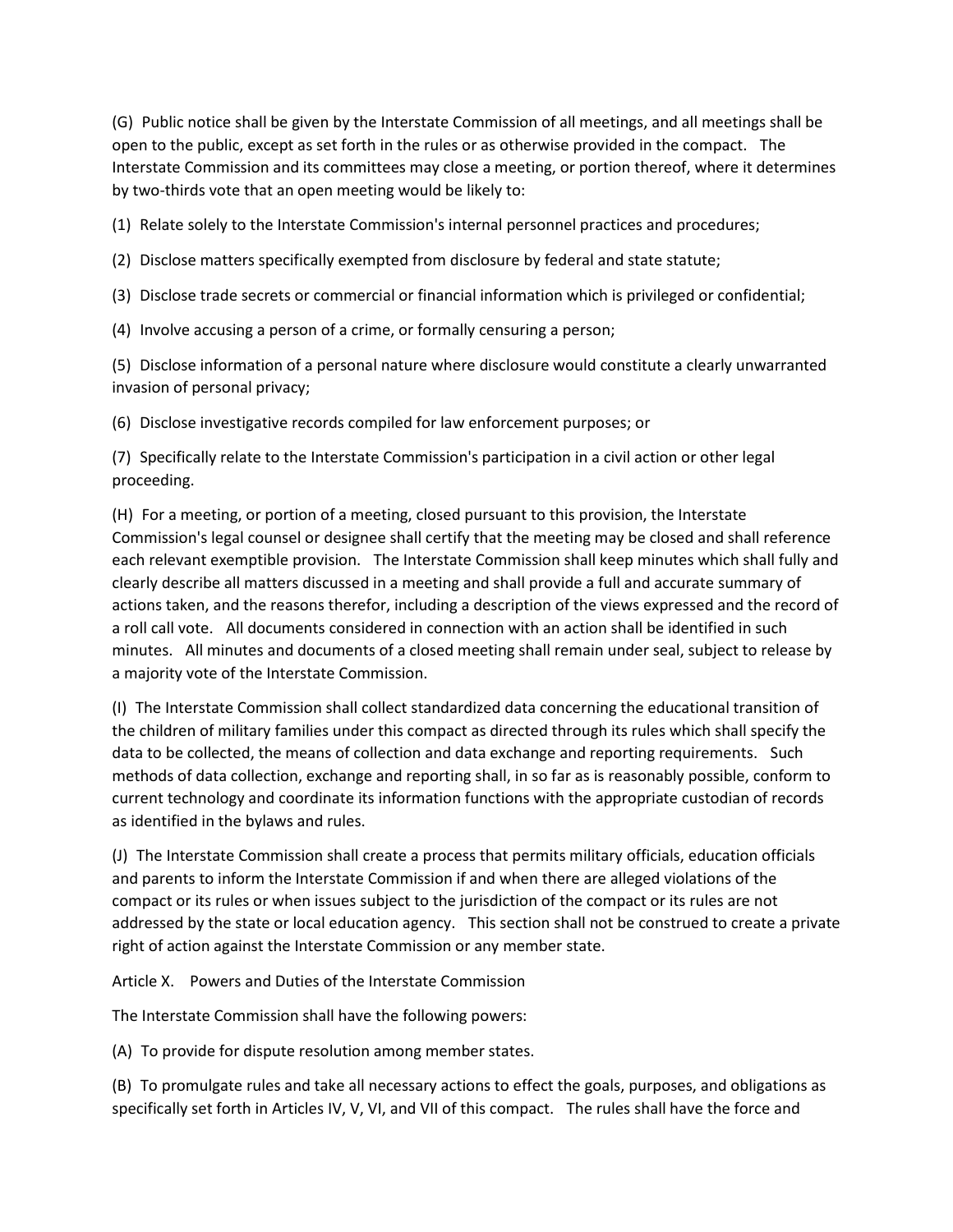effect of statutory law and shall be binding in the compact states to the extent and in the manner provided in this compact.

(C) To issue, upon request of a member state, advisory opinions concerning the meaning or interpretation of the interstate compact, its bylaws, rules, and actions.

(D) To enforce compliance with the compact provisions, the rules promulgated by the Interstate Commission, and the bylaws, using all necessary and proper means, including, but not limited to, the use of judicial process.

(E) To establish and maintain offices which shall be located within one or more of the member states.

(F) To purchase and maintain insurance and bonds.

(G) To borrow, accept, hire, or contract for services of personnel.

(H) To establish and appoint committees including, but not limited to, an executive committee as required by Article IX, Section E, which shall have the power to act on behalf of the Interstate Commission in carrying out its powers and duties hereunder.

(I) To elect or appoint such officers, attorneys, employees, agents, or consultants, and to fix their compensation, define their duties and determine their qualifications, and to establish the Interstate Commission's personnel policies and programs relating to conflicts of interest, rates of compensation, and qualifications of personnel.

(J) To accept any and all donations and grants of money, equipment, supplies, materials, and services, and to receive, utilize, and dispose of it.

(K) To lease, purchase, accept contributions or donations of, or otherwise to own, hold, improve or use any property, real, personal, or mixed.

(L) To sell, convey, mortgage, pledge, lease, exchange, abandon, or otherwise dispose of any property, real, personal, or mixed.

(M) To establish a budget and make expenditures.

(N) To adopt a seal and bylaws governing the management and operation of the Interstate Commission.

(O) To report annually to the legislatures, governors, judiciary, and state councils of the member states concerning the activities of the Interstate Commission during the preceding year. Such reports shall also include any recommendations that may have been adopted by the Interstate Commission.

(P) To coordinate education, training, and public awareness regarding the compact, its implementation and operation for officials and parents involved in such activity.

(Q) To establish uniform standards for the reporting, collecting, and exchanging of data.

(R) To maintain corporate books and records in accordance with the bylaws.

(S) To perform such functions as may be necessary or appropriate to achieve the purposes of this compact.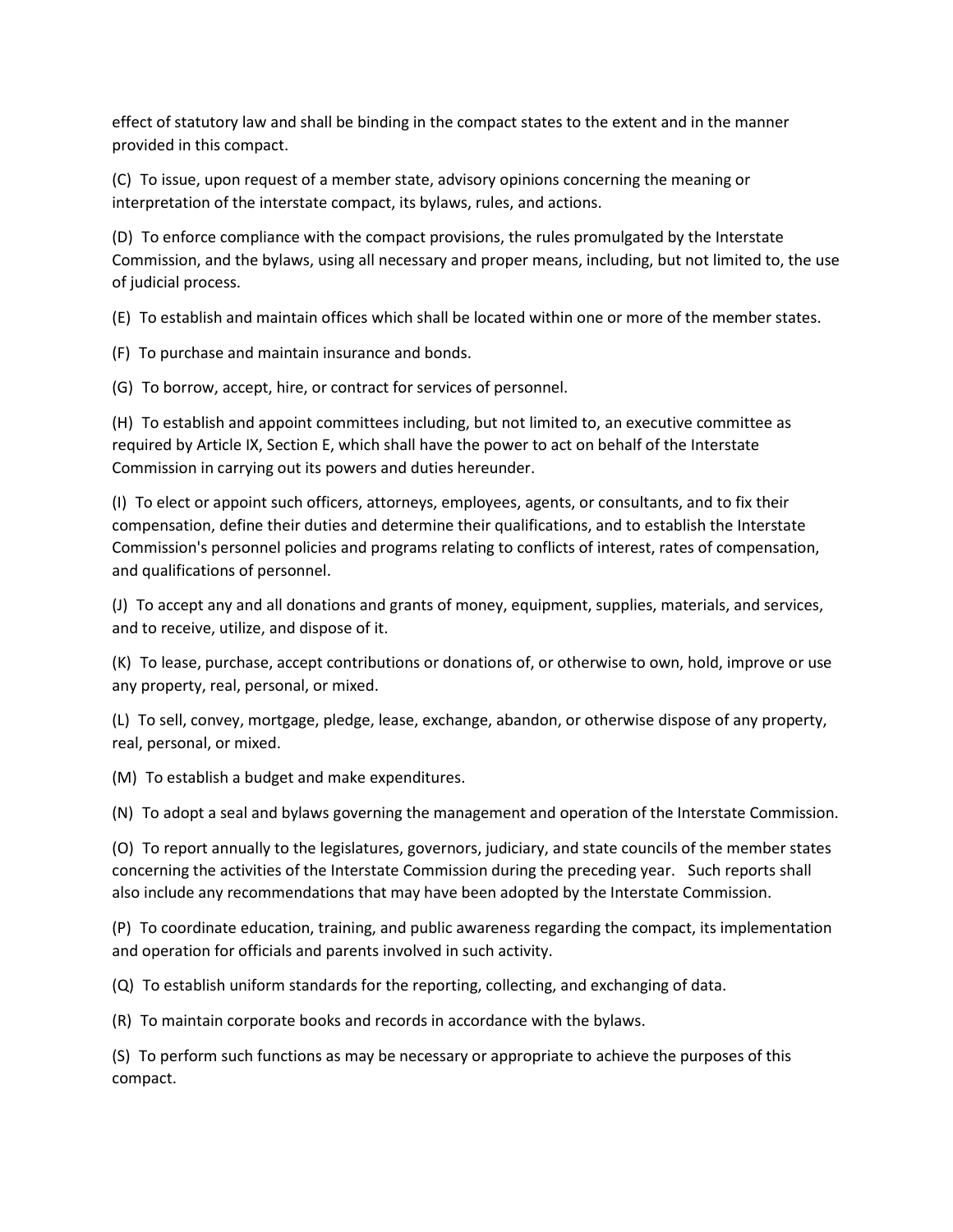(T) To provide for the uniform collection and sharing of information between and among member states, schools, and military families under this compact.

Article XI. Organization and Operation of the Interstate Commission

(A) The Interstate Commission shall, by a majority of the members present and voting, within 12 months after the first Interstate Commission meeting, adopt bylaws to govern its conduct as may be necessary or appropriate to carry out the purposes of the compact, including, but not limited to:

(1) Establishing the fiscal year of the Interstate Commission;

(2) Establishing an executive committee, and such other committees as may be necessary;

(3) Providing for the establishment of committees and for governing any general or specific delegation of authority or function of the Interstate Commission;

(4) Providing reasonable procedures for calling and conducting meetings of the Interstate Commission, and ensuring reasonable notice of each such meeting;

(5) Establishing the titles and responsibilities of the officers and staff of the Interstate Commission;

(6) Providing a mechanism for concluding the operations of the Interstate Commission and the return of surplus funds that may exist upon the termination of the compact after the payment and reserving of all of its debts and obligations.

(7) Providing "start up" rules for initial administration of the compact.

(B) The Interstate Commission shall, by a majority of the members, elect annually from among its members a chairperson, a vice-chairperson, and a treasurer, each of whom shall have such authority and duties as may be specified in the bylaws. The chairperson or, in the chairperson's absence or disability, the vice-chairperson, shall preside at all meetings of the Interstate Commission. The officers so elected shall serve without compensation or remuneration from the Interstate Commission; provided that, subject to the availability of budgeted funds, the officers shall be reimbursed for ordinary and necessary costs and expenses incurred by them in the performance of their responsibilities as officers of the Interstate Commission.

(C) Executive Committee, Officers and Personnel

(1) The executive committee shall have such authority and duties as may be set forth in the bylaws, including, but not limited to:

(a) Managing the affairs of the Interstate Commission in a manner consistent with the bylaws and purposes of the Interstate Commission;

(b) Overseeing an organizational structure within, and appropriate procedures for the Interstate Commission to provide for the creation of rules, operating procedures, and administrative and technical support functions;  and

(c) Planning, implementing, and coordinating communications and activities with other state, federal and local government organizations in order to advance the goals of the Interstate Commission.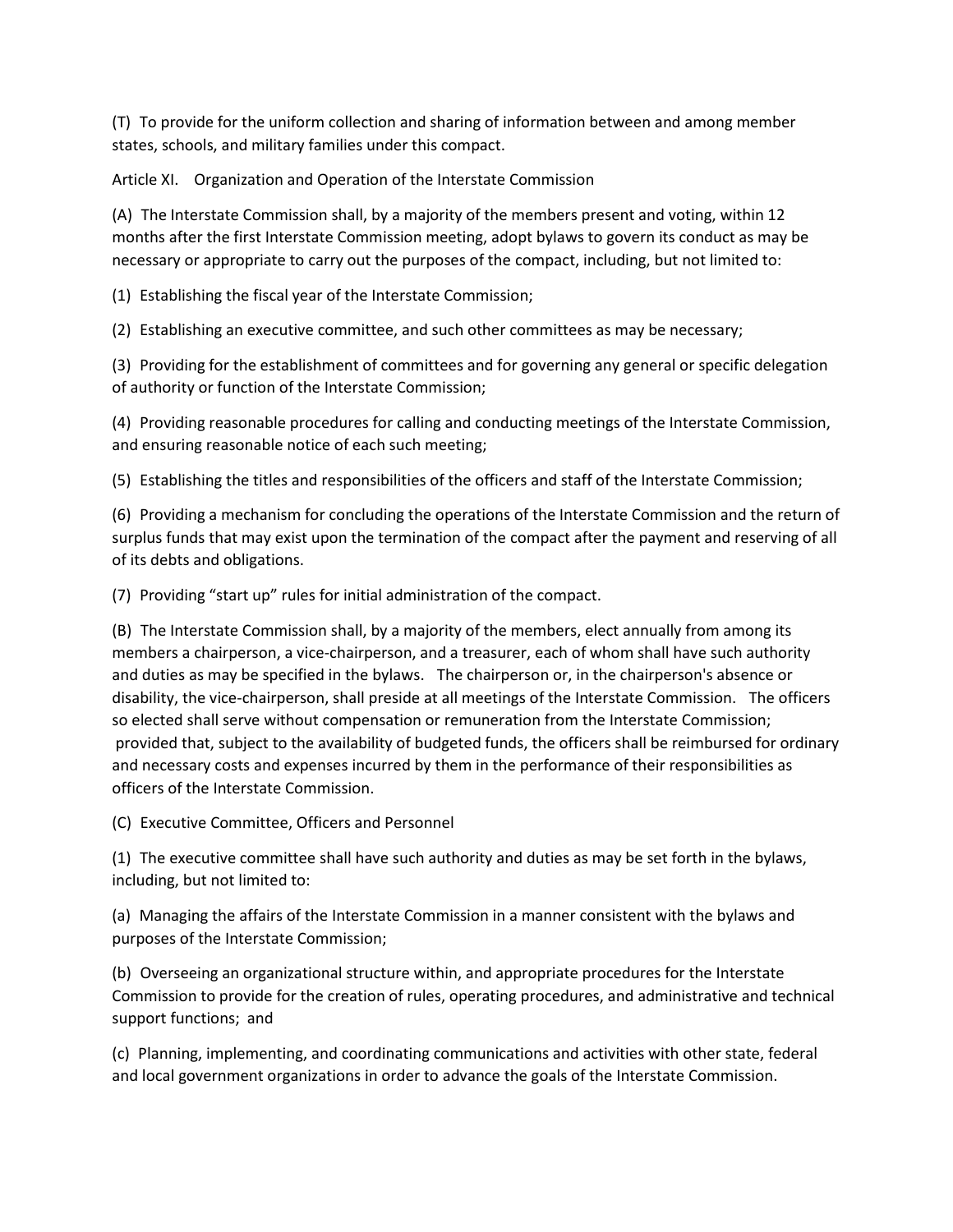(2) The executive committee may, subject to the approval of the Interstate Commission, appoint or retain an executive director for such period, upon such terms and conditions and for such compensation, as the Interstate Commission may deem appropriate. The executive director shall serve as secretary to the Interstate Commission, but shall not be a Member of the Interstate Commission. The executive director shall hire and supervise such other persons as may be authorized by the Interstate Commission.

(D) The Interstate Commission's executive director and its employees shall be immune from suit and liability, either personally or in their official capacity, for a claim for damage to or loss of property or personal injury or other civil liability caused or arising out of or relating to an actual or alleged act, error, or omission that occurred, or that such person had a reasonable basis for believing occurred, within the scope of Interstate Commission employment, duties, or responsibilities;  provided, that such person shall not be protected from suit or liability for damage, loss, injury, or liability caused by the intentional or willful and wanton misconduct of such person.

(1) The liability of the Interstate Commission's executive director and employees or Interstate Commission representatives, acting within the scope of such person's employment or duties for acts, errors, or omissions occurring within such person's state, may not exceed the limits of liability set forth under the Constitution and laws of that state for state officials, employees, and agents. The Interstate Commission is considered to be an instrumentality of the states for the purposes of any such action. Nothing in this subsection shall be construed to protect such person from suit or liability for damage, loss, injury, or liability caused by the intentional or willful and wanton misconduct of such person.

(2) The Interstate Commission shall defend the executive director and its employees and, subject to the approval of the Attorney General or other appropriate legal counsel of the member state represented by an Interstate Commission representative, shall defend such Interstate Commission representative in any civil action seeking to impose liability arising out of an actual or alleged act, error or omission that occurred within the scope of Interstate Commission employment, duties or responsibilities, or that the defendant had a reasonable basis for believing occurred within the scope of Interstate Commission employment, duties, or responsibilities, provided that the actual or alleged act, error, or omission did not result from intentional or willful and wanton misconduct on the part of such person.

(3) To the extent not covered by the state involved, member state, or the Interstate Commission, the representatives or employees of the Interstate Commission shall be held harmless in the amount of a settlement or judgment, including attorney's fees and costs, obtained against such persons arising out of an actual or alleged act, error, or omission that occurred within the scope of Interstate Commission employment, duties, or responsibilities, or that such persons had a reasonable basis for believing occurred within the scope of Interstate Commission employment, duties, or responsibilities, provided that the actual or alleged act, error, or omission did not result from intentional or willful and wanton misconduct on the part of such persons.

Article XII. Rulemaking Functions of the Interstate Commission

(A) Rulemaking Authority--The Interstate Commission shall promulgate reasonable rules in order to effectively and efficiently achieve the purposes of this compact, as specifically set forth in Articles IV, V, VI, and VII. Notwithstanding the foregoing, in the event the Interstate Commission exercises its rulemaking authority in a manner that is beyond the scope of the specific matters set forth in Articles IV,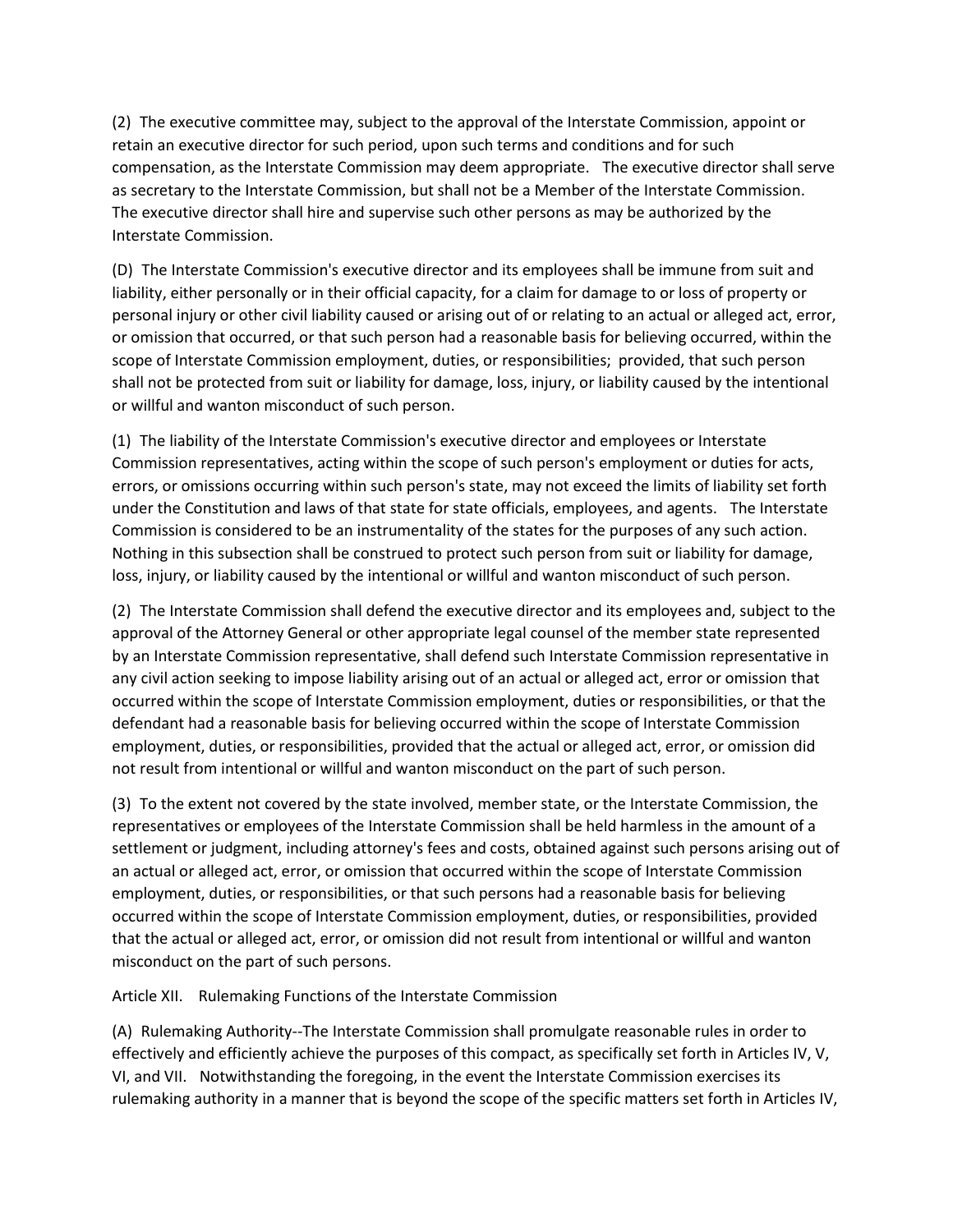V, VI, and VII of this Act, or the powers granted hereunder, then such an action by the Interstate Commission shall be invalid and have no force or effect.

(B) Rulemaking Procedure--Rules shall be made pursuant to a rulemaking process that substantially conforms to the "Model State Administrative Procedure Act," of 1981, Uniform Laws Annotated, Vol. 15, p.1 (2000) as amended, as may be appropriate to the operations of the Interstate Commission.

(C) Not later than thirty (30) days after a rule is promulgated, any person may file a petition for judicial review of the rule; provided, that the filing of such a petition shall not stay or otherwise prevent the rule from becoming effective unless the court finds that the petitioner has a substantial likelihood of success. The court shall give deference to the actions of the Interstate Commission consistent with applicable law and shall not find the rule to be unlawful if the rule represents a reasonable exercise of the Interstate Commission's authority.

(D) If a majority of the legislatures of the compacting states rejects a Rule by enactment of a statute or resolution in the same manner used to adopt the compact, then such rule shall have no further force and effect in any compacting state.

Article XIII. Oversight, Enforcement, and Dispute Resolution

(A) Oversight

(1) The executive, legislative and judicial branches of state government in each member state shall enforce this compact, and shall take all actions necessary and appropriate to effectuate the compact's purposes and intent. The provisions of this compact and the rules promulgated hereunder shall have standing as statutory law.

(2) All courts shall take judicial notice of the compact and the rules in any judicial or administrative proceeding in a member state pertaining to the subject matter of this compact which may affect the powers, responsibilities or actions of the Interstate Commission.

(3) The Interstate Commission shall be entitled to receive all service of process in any such proceeding, and shall have standing to intervene in the proceeding for all purposes. Failure to provide service of process to the Interstate Commission shall render a judgment or order void as to the Interstate Commission, this compact or promulgated rules.

(B) Default, Technical Assistance, Suspension and Termination - If the Interstate Commission determines that a member state has defaulted in the performance of its obligations or responsibilities under this compact, or the bylaws or promulgated rules, the Interstate Commission shall:

(1) Provide written notice, to the defaulting state and other member states, of the nature of the default, the means of curing the default and any action taken by the Interstate Commission. The Interstate Commission shall specify the conditions by which the defaulting state must cure its default.

(2) Provide remedial training and specific technical assistance regarding the default.

(3) If the defaulting state fails to cure the default, the defaulting state shall be terminated from the compact upon an affirmative vote of a majority of the member states and all rights, privileges and benefits conferred by this compact shall be terminated from the effective date of termination. A cure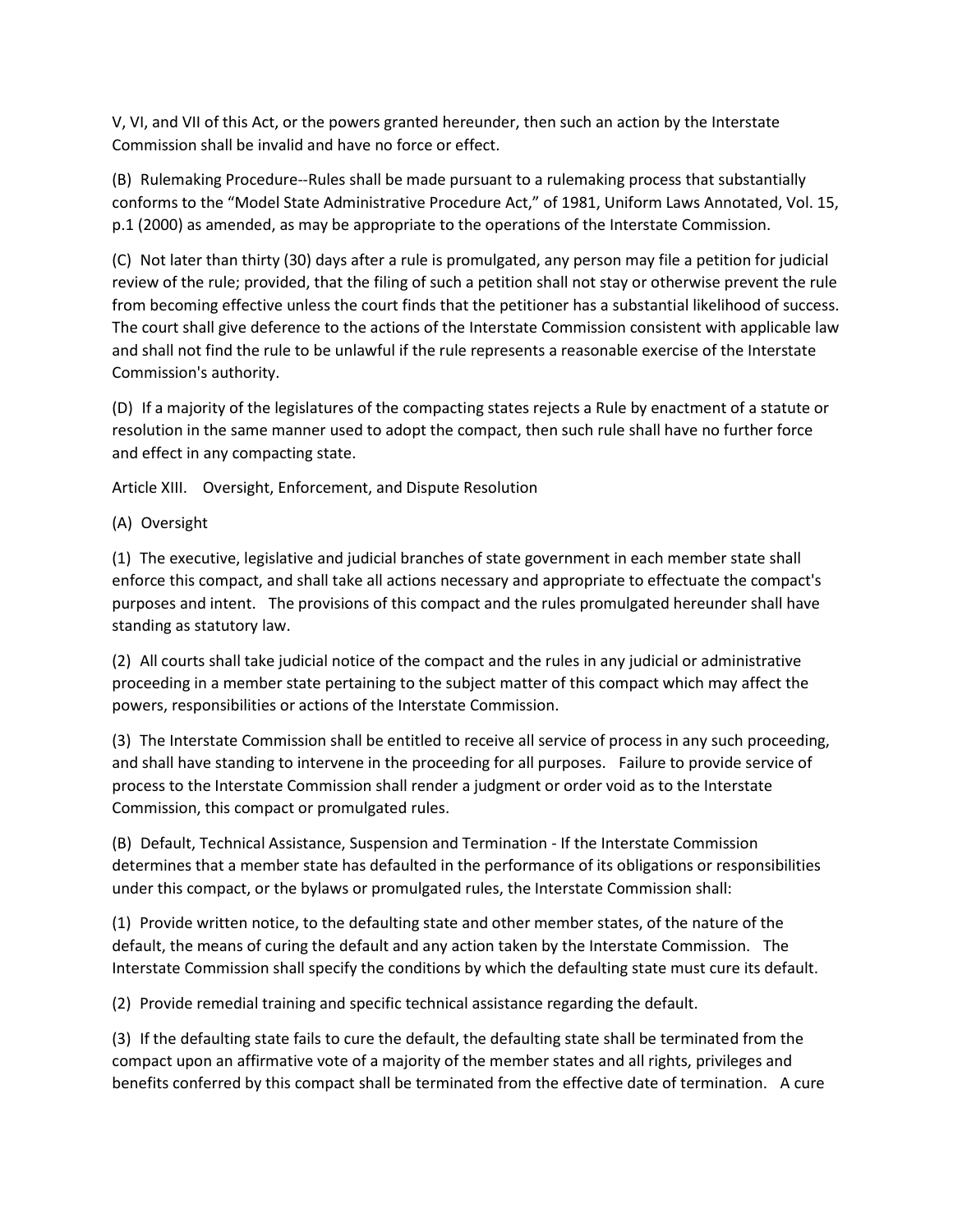of the default does not relieve the offending state of obligations or liabilities incurred during the period of the default.

(4) Suspension or termination of membership in the compact shall be imposed only after all other means of securing compliance have been exhausted. Notice of intent to suspend or terminate shall be given by the Interstate Commission to the Governor, the majority and minority leaders of the defaulting state's legislature, and each of the member states.

(5) The state which has been suspended or terminated is responsible for all assessments, obligations and liabilities incurred through the effective date of suspension or termination including obligations, the performance of which extends beyond the effective date of suspension or termination.

(6) The Interstate Commission shall not bear any costs relating to any state that has been found to be in default or which has been suspended or terminated from the compact, unless otherwise mutually agreed upon in writing between the Interstate Commission and the defaulting state.

(7) The defaulting state may appeal the action of the Interstate Commission by petitioning the U.S. District Court for the District of Columbia or the federal district where the Interstate Commission has its principal offices. The prevailing party shall be awarded all costs of such litigation including reasonable attorney's fees.

(C) Dispute Resolution

(1) The Interstate Commission shall attempt, upon the request of a member state, to resolve disputes which are subject to the compact and which may arise among member states and between member and nonmember states.

(2) The Interstate Commission shall promulgate a rule providing for both mediation and binding dispute resolution for disputes as appropriate.

# (D) Enforcement

(1) The Interstate Commission, in the reasonable exercise of its discretion, shall enforce the provisions and rules of this compact.

(2) The Interstate Commission may, by majority vote of the members, initiate legal action in the United States District Court for the District of Columbia or, at the discretion of the Interstate Commission, in the federal district where the Interstate Commission has its principal offices, to enforce compliance with the provisions of the compact or its promulgated rules and bylaws against a member state in default. The relief sought may include both injunctive relief and damages. In the event judicial enforcement is necessary, the prevailing party shall be awarded all costs of such litigation including reasonable attorney's fees.

(3) The remedies herein shall not be the exclusive remedies of the Interstate Commission. The Interstate Commission may avail itself of any other remedies available under state law or the regulation of a profession.

Article XIV. Financing of the Interstate Commission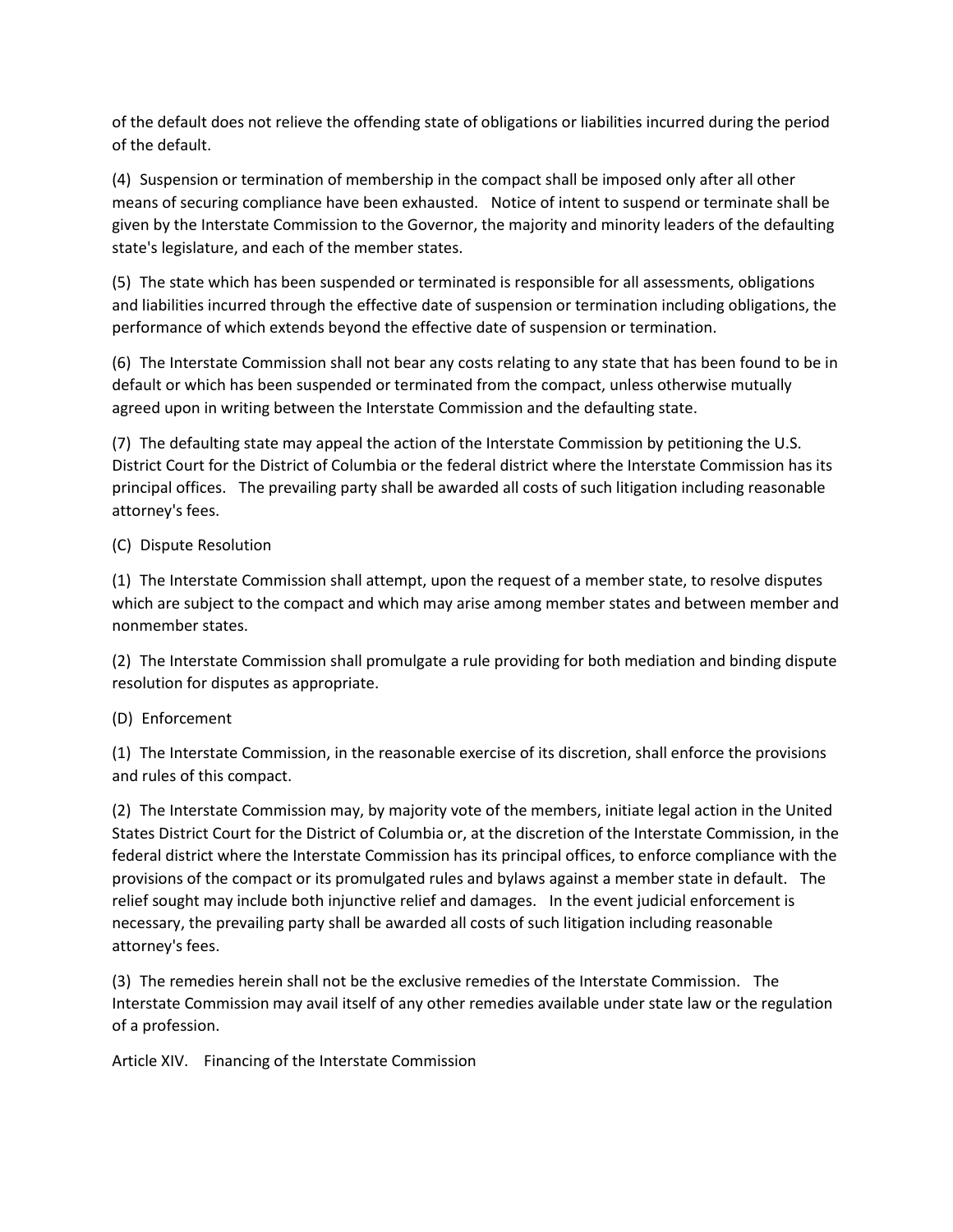(A) The Interstate Commission shall pay, or provide for the payment of, the reasonable expenses of its establishment, organization and ongoing activities.

(B) The Interstate Commission may levy on and collect an annual assessment from each member state to cover the cost of the operations and activities of the Interstate Commission and its staff which must be in a total amount sufficient to cover the Interstate Commission's annual budget as approved each year. The aggregate annual assessment amount shall be allocated based upon a formula to be determined by the Interstate Commission, which shall promulgate a rule binding upon all member states.

(C) The Interstate Commission shall not incur obligations of any kind prior to securing the funds adequate to meet the same;  nor shall the Interstate Commission pledge the credit of any of the member states, except by and with the authority of the member state.

(D) The Interstate Commission shall keep accurate accounts of all receipts and disbursements. The receipts and disbursements of the Interstate Commission shall be subject to the audit and accounting procedures established under its bylaws. However, all receipts and disbursements of funds handled by the Interstate Commission shall be audited yearly by a certified or licensed public accountant, and the report of the audit shall be included in and become part of the annual report of the Interstate Commission.

Article XV. Member, States, Effective Date and Amendment

(A) Any state is eligible to become a member state.

(B) The compact shall become effective and binding upon legislative enactment of the compact into law by no less than ten (10) of the states. The effective date shall be no earlier than December 1, 2007. Thereafter it shall become effective and binding as to any other member state upon enactment of the compact into law by that state. The governors of non-member states or their designees shall be invited to participate in the activities of the Interstate Commission on a nonvoting basis prior to adoption of the compact by all states.

(C) The Interstate Commission may propose amendments to the compact for enactment by the member states. No amendment shall become effective and binding upon the Interstate Commission and the member states unless and until it is enacted into law by unanimous consent of the member states.

Article XVI. Withdrawal and Dissolution

(A) Withdrawal

(1) Once effective, the compact shall continue in force and remain binding upon each and every member state;  provided that a member state may withdraw from the compact by specifically repealing the statute which enacted the compact into law.

(2) Withdrawal from this compact shall be by the enactment of a statute repealing the same, but shall not take effect until one (1) year after the effective date of such statute and until written notice of the withdrawal has been given by the withdrawing state to the Governor of each other member jurisdiction.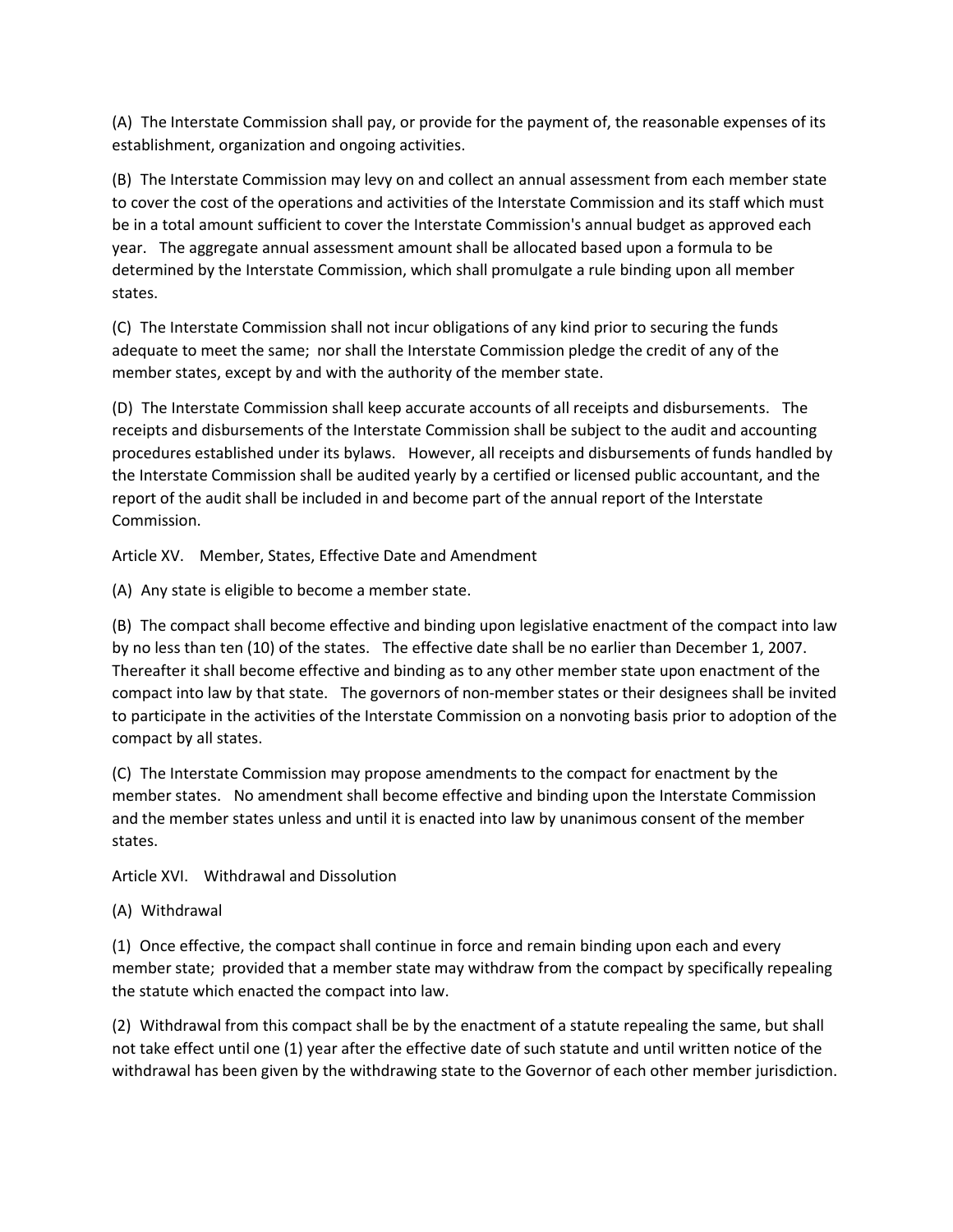(3) The withdrawing state shall immediately notify the chairperson of the Interstate Commission in writing upon the introduction of legislation repealing this compact in the withdrawing state. The Interstate Commission shall notify the other member states of the withdrawing state's intent to withdraw within sixty (60) days of its receipt thereof.

(4) The withdrawing state is responsible for all assessments, obligations and liabilities incurred through the effective date of withdrawal, including obligations, the performance of which extend beyond the effective date of withdrawal.

(5) Reinstatement following withdrawal of a member state shall occur upon the withdrawing state reenacting the compact or upon such later date as determined by the Interstate Commission.

(B) Dissolution of Compact

(1) This compact shall dissolve effective upon the date of the withdrawal or default of the member state which reduces the membership in the compact to one (1) member state.

(2) Upon the dissolution of this compact, the compact becomes null and void and shall be of no further force or effect, and the business and affairs of the Interstate Commission shall be concluded and surplus funds shall be distributed in accordance with the bylaws.

Article XVII. Severability and Construction

(A) The provisions of this compact shall be severable, and if any phrase, clause, sentence or provision is deemed unenforceable, the remaining provisions of the compact shall be enforceable.

(B) The provisions of this compact shall be liberally construed to effectuate its purposes.

(C) Nothing in this compact shall be construed to prohibit the applicability of other interstate compacts to which the states are members.

Article XVIII. Binding Effect of Compact and Other Laws

(A) Other Laws

(1) Nothing herein prevents the enforcement of any other law of a member state that is not inconsistent with this compact.

(2) All member states' laws conflicting with this compact are superseded to the extent of the conflict.

(B) Binding Effect of the Compact

(1) All lawful actions of the Interstate Commission, including all rules and bylaws promulgated by the Interstate Commission, are binding upon the member states.

(2) All agreements between the Interstate Commission and the member states are binding in accordance with their terms.

(3) In the event any provision of this compact exceeds the constitutional limits imposed on the legislature of any member state, such provision shall be ineffective to the extent of the conflict with the constitutional provision in question in that member state.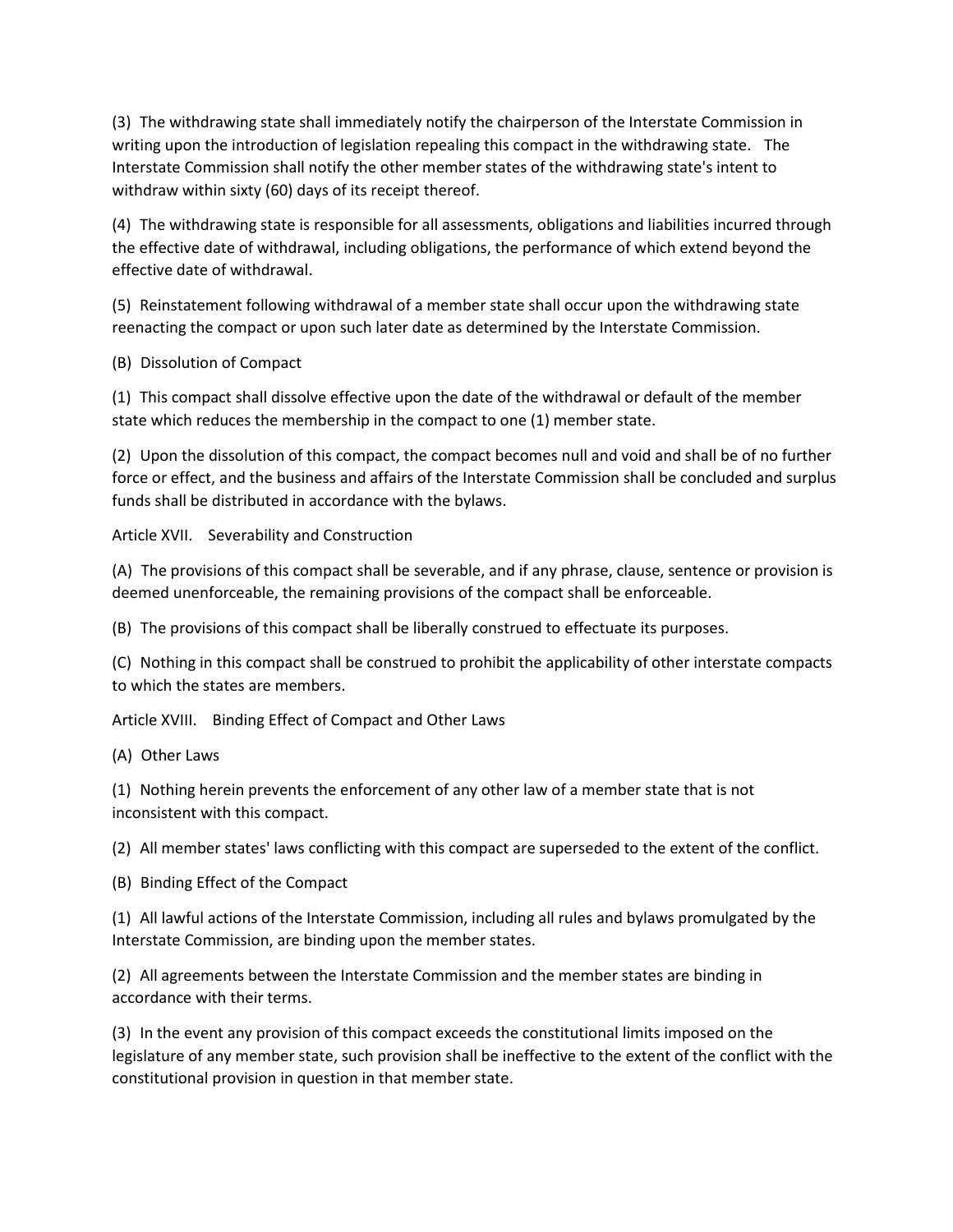### **California Education Code Section 49702**

Notwithstanding any other provision of law, the Superintendent may accept nonstate funding to offset the cost of the annual assessment required by Section (B) of Article XIV of the Interstate Compact on Educational Opportunity for Military Children. These moneys shall be available, upon appropriation by the Legislature, for that purpose.

### **California Education Code Section 49703**

The Superintendent may develop procedures for the training of employees of local educational agencies in the implementation of the Interstate Compact on Educational Opportunity for Military Children as part of the process developed pursuant to Article 4.5 (commencing with Section 51250) of Chapter 2 of Part 28.

# **California Education Code Section 49704**

(a)(1) On or after July 1, 2012, and on or before September 1, 2012, the Superintendent shall reconvene, with its original membership to the extent possible, the task force that was convened pursuant to Section 2 of Chapter 589 of the Statutes of 2008 for the purpose of reviewing and making recommendations regarding the Interstate Compact on Educational Opportunity for Military Children.

(2) If the Superintendent finds it infeasible or impractical to reconvene the task force with its original membership, the Superintendent may convene the State Council, pursuant to paragraph (1) of subdivision (A) of Article VIII of Section 49701, in place of the task force, to complete the work of the task force in accordance with the timeline in subdivision (e).

(3) If the State Council assumes the duties of the task force pursuant to paragraph (2), the membership of the State Council pursuant to paragraph (2) of subdivision (A) of Article VIII of Section 49701 shall replace the membership of the task force that was required pursuant to Section 2 of Chapter 589 of the Statutes of 2008.

(b) The reconvened task force or the State Council convened pursuant to paragraph (2) of subdivision (a) also shall include the military family education liaison and the compact commissioner if the individuals serving in those roles were not members of the original task force.

(c) The reconvened task force or the State Council convened pursuant to paragraph (2) of subdivision (a) shall review the impact of the compact on California, its school districts and its pupils, and issue a final report regarding these impacts that includes, at a minimum, all of the following:

(1) The impacts on children of military families.

(2) The impacts on pupils who are not children of military families.

(3) The impacts on schools and school districts.

(4) The nature of interactions between California school districts and education agencies in other states.

(5) The nature of interactions between California, its schools and school districts, and the Interstate Commission on Educational Opportunity for Military Children.